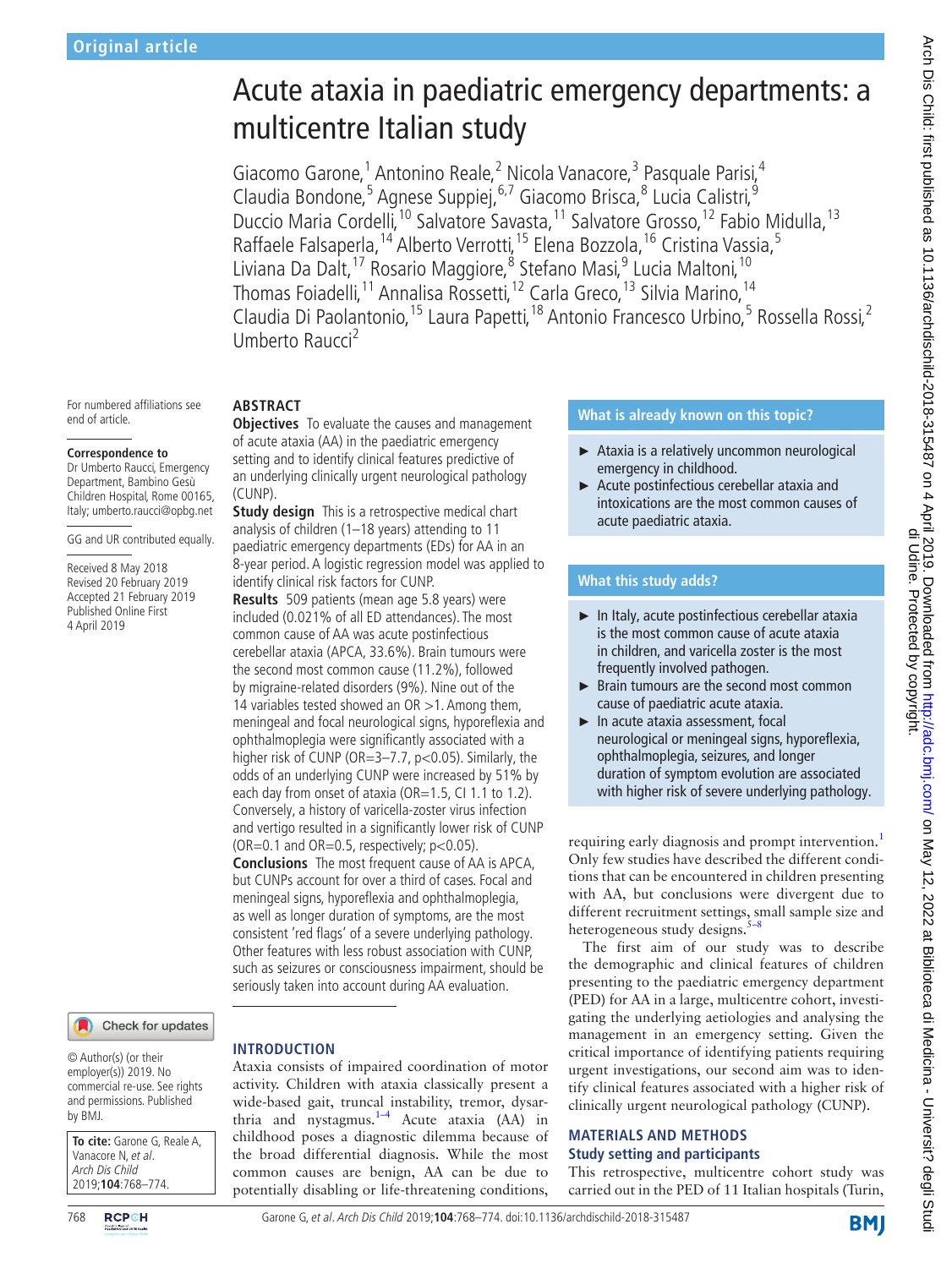<span id="page-1-0"></span>

| Main demographic features and general information of the total cohort and the two subgroups<br>Table 1 |                                  |                             |                          |           |  |  |  |
|--------------------------------------------------------------------------------------------------------|----------------------------------|-----------------------------|--------------------------|-----------|--|--|--|
|                                                                                                        | <b>Total cohort</b><br>$(n=509)$ | <b>No CUNP</b><br>$(n=335)$ | <b>CUNP</b><br>$(n=174)$ | P value   |  |  |  |
| Age (years)                                                                                            |                                  |                             |                          |           |  |  |  |
| Mean (median)±SD                                                                                       | 5.8 $(4.4) \pm 4.0$              | $5.9 + 4.1$                 | $5.6 + 3.9$              | <b>NS</b> |  |  |  |
| Time before symptom onset (days)                                                                       |                                  |                             |                          |           |  |  |  |
| Mean (median)±SD                                                                                       | $3.8(1.0) \pm 5.4$               | $2.4 \pm 3.4$               | $6.4 \pm 7.2$            | < 0.001   |  |  |  |
| Sex (%)                                                                                                |                                  |                             |                          |           |  |  |  |
| Male                                                                                                   | 53.6                             | 52.8                        | 55.2                     | <b>NS</b> |  |  |  |
| Female                                                                                                 | 46.4                             | 47.2                        | 44.8                     |           |  |  |  |
| Triage code (%)                                                                                        |                                  |                             |                          |           |  |  |  |
| Red                                                                                                    | 0.8                              | 0.0                         | 2.3                      | <b>NS</b> |  |  |  |
| Yellow                                                                                                 | 56.0                             | 56.7                        | 54.6                     |           |  |  |  |
| Green                                                                                                  | 42.4                             | 42.4                        | 42.5                     |           |  |  |  |
| White                                                                                                  | 0.8                              | 0.9                         | 0.6                      |           |  |  |  |
| Hospitalisation (%)                                                                                    |                                  |                             |                          |           |  |  |  |
| Discharge from ED                                                                                      | 12.8                             | 19.4                        | 0.0                      |           |  |  |  |
| Hospitalisation                                                                                        | 85.2                             | 77.3                        | 100.0                    |           |  |  |  |
| Hospitalisation refusal                                                                                | 2.0                              | 3.0                         | 0.0                      |           |  |  |  |
| Length of stay (days)                                                                                  |                                  |                             |                          |           |  |  |  |
| Mean (median)±SD                                                                                       | $11.3(9) \pm 12.20$              | $7.7 + 5$                   | $16.8 + 17$              | < 0.001   |  |  |  |
| Evolution of symptoms during follow-up (%)                                                             |                                  |                             |                          |           |  |  |  |
| No information                                                                                         | 27.1                             | 31.9                        | 17.8                     | < 0.001   |  |  |  |
| Improvement                                                                                            | 63.9                             | 67.5                        | 56.9                     |           |  |  |  |
| Stability                                                                                              | 4.5                              | 0.6                         | 12.1                     |           |  |  |  |
| Worsening                                                                                              | 3.3                              | 0.0                         | 9.8                      |           |  |  |  |
| Exitus                                                                                                 | 1.2                              | 0.0                         | 3.4                      |           |  |  |  |

The following triage codes were used: red (highly critical conditions), yellow (very urgent), green (urgent) and white (non-urgent).

P values are based on  $\chi^2$  and t-test results.

CUNP, clinically urgent neurological pathology; ED, emergency department.

<span id="page-1-1"></span>

| Neurological examination findings and reported symptoms<br>Table 2<br>in the total cohort and in the two subgroups |                                  |                               |                              |           |  |  |  |
|--------------------------------------------------------------------------------------------------------------------|----------------------------------|-------------------------------|------------------------------|-----------|--|--|--|
|                                                                                                                    | Total<br>cohort (%)<br>$(n=509)$ | Nο<br>CUNP $(%)$<br>$(n=335)$ | <b>CUNP (%)</b><br>$(n=174)$ | P value   |  |  |  |
| Other cerebellar signs*                                                                                            | 39.7                             | 37.3                          | 44.3                         | <b>NS</b> |  |  |  |
| Positive Romberg sign                                                                                              | 37.3                             | 41.2                          | 29.9                         | 0.012     |  |  |  |
| Focal neurological signs                                                                                           | 17.5                             | 7.2                           | 37.4                         | < 0.001   |  |  |  |
| <b>Nystagmus</b>                                                                                                   | 16.5                             | 14.6                          | 0.1                          | NS.       |  |  |  |
| Consciousness impairment                                                                                           | 16.1                             | 13.4                          | 21.3                         | 0.023     |  |  |  |
| Hyporeflexia                                                                                                       | 15.7                             | 8.7                           | 29.3                         | < 0.001   |  |  |  |
| Ophthalmoplegiat                                                                                                   | 12.0                             | 5.1                           | 25.3                         | < 0.001   |  |  |  |
| Movement disorder                                                                                                  | 2.9                              | 2.1                           | 4.6                          | <b>NS</b> |  |  |  |
| <b>Meningeal signs</b>                                                                                             | 2.6                              | 0.6                           | 6.3                          | < 0.001   |  |  |  |
| Papilloedema                                                                                                       | 2.4                              | 0.0                           | 6.9                          | < 0.001   |  |  |  |
| <b>Seizures</b>                                                                                                    | 2.0                              | 0.6                           | 4.6                          | 0.004     |  |  |  |
| $\geq$ 1 associated symptom                                                                                        | 80.7                             | 79.7                          | 82.8                         | <b>NS</b> |  |  |  |
| Nausea/Vomiting                                                                                                    | 38.5                             | 37.9                          | 39.7                         | <b>NS</b> |  |  |  |
| Headache                                                                                                           | 29.7                             | 28.1                          | 32.8                         | <b>NS</b> |  |  |  |
| Vertigo                                                                                                            | 24.2                             | 29.0                          | 14.9                         | < 0.001   |  |  |  |
| Fever                                                                                                              | 23.0                             | 23.9                          | 21.3                         | <b>NS</b> |  |  |  |
| <b>Torticollis</b>                                                                                                 | 2.4                              | 0.9                           | 5.2                          | 0.003     |  |  |  |
| Varicella                                                                                                          | 16.9                             | 24.8                          | 1.7                          | < 0.001   |  |  |  |

P values are based on  $\chi^2$  test results.

\*Dysarthria, tremor or dysmetria.

†Both internal and external.

CUNP, clinically urgent neurological pathology.

Pavia, Padua, Genoa, Bologna, Florence, Siena, L'Aquila, Catania and two centres in Rome). A retrospective medical chart analysis of all patients aged between 12 months and 18 years presenting to the participating PEDs in an 8-year period (January 2009– December 2016) was performed. We included patients with a history of impaired balance and gait incoordination with less than 30 days in duration in whom a clinical diagnosis of ataxia was made in the PED. Ataxia was the predominant sign, or it was clearly the first sign noted at the onset of symptoms. Patients already diagnosed with neurological disorders causing AA were excluded. Gait disorders due to pain, limb weakness, traumatic brain injury or epileptic seizures and patients with severely impaired consciousness were excluded.

## **Data collection**

From each medical record, data on demographic features, clinical history, neurological examination findings, relevant investigations performed (both in the PED and during hospitalisation), hospital admission and length of stay (where applicable) were extracted. The aetiological diagnosis made at the end of the diagnostic work-up was used to classify the cause of AA .

#### **Definitions and outcome measures**

Some debate exists over the nosography of parainfectious or postinfectious cerebellar ataxias.<sup>9</sup> In this study, we classified as acute postinfectious cerebellar ataxia (APCA) all cases of postinfectious and parainfectious cerebellar dysfunction. Patients with transitory ataxia without history, signs, symptoms or laboratory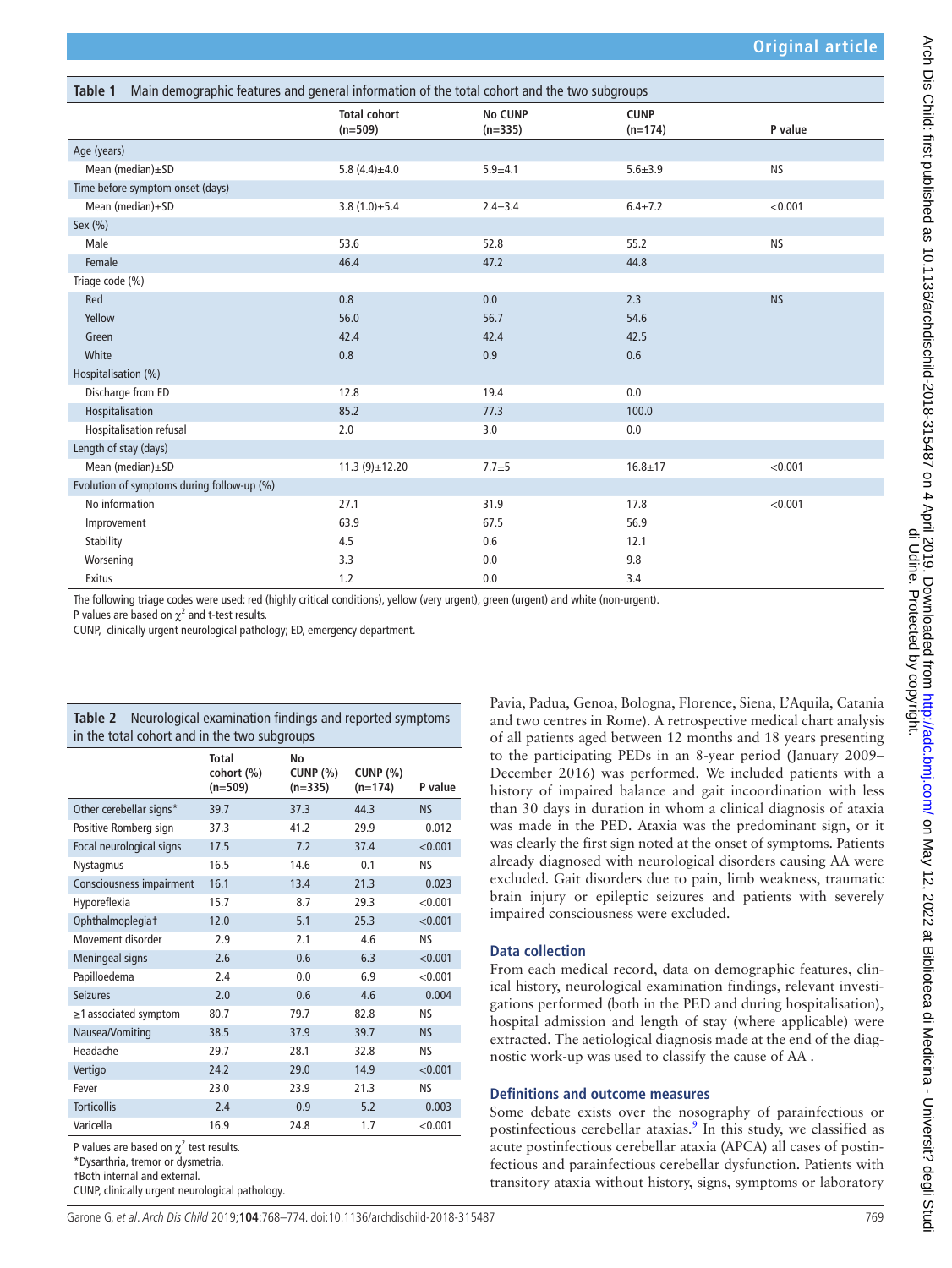





<span id="page-2-0"></span>**Figure 1** Multivariable regression analysis of predictors of clinically urgent neurological pathology in childhood acute ataxia. 95% CIs for each variable included in the logistic model are shown. Inclusion criteria of candidate clinical predictors are explained in the text. VZV, varicella-zoster virus.

findings of infectious illness were classified as transient undiagnosed ataxia (TUA). Considering that encephalitis, both infectious and autoimmune, may also present with an acute-onset cerebellar syndrome, this term has been reserved to patients developing severely impaired consciousness during the illness or showing widespread cerebral involvement on neuroimaging, diffuse electroencephalographic slowing or (in case of infectious encephalitis) microbiological evidence of direct infection of the central nervous system (CNS).

Psychogenic ataxia was diagnosed based on the presence of a phenomenology incongruent with an organic disorder, evidence of suggestibility, distractibility and/or variability of symptoms or inconsistent disability.

For the purposes of our study, CUNP was defined as any nervous system disorder requiring early diagnosis and prompt medical or surgical interventions to prevent disabling or life-threatening evolution, namely neoplastic, cerebrovascular and infectious CNS disorders, demyelinating diseases, acute neuropathies (AN), genetic or metabolic disorders, and CNS malformations requiring surgical treatment.

#### **Statistical analysis**

We described the clinical and demographic features of the overall cohort and of the two diagnostic subgroups (patients with and without CUNP). Each variable was tested to identify significant differences between the two subgroups. After reviewing for appropriateness,  $\chi^2$  and Student's t-tests were used for categorical and continuous variables, respectively.

We applied a logistic regression analysis model to assess the presence of any predictive variables associated with a higher risk of CUNP. Inclusion of variables in the model was based on clinical plausibility and significant or nearly significant differences on  $\chi^2$  and t-tests. Variables with extremely unbalanced distribution in the two groups (frequency of 0% in one group) were excluded. Adjusted OR and 95% CI were used as measures of effect. Statistical significance was set at  $p < 0.05$ .

In addition, we performed a multivariable regression analysis to evaluate the clinical factors responsible for an increased physicians' attitude to request neuroimaging. Each clinical feature was tested for significant differences between patients who performed and did not perform neuroimaging. Mann-Whitney,  $\chi^2$  and Student's t-tests were used, where appropriate. All variables showing significant differences, together with sex and age, were included in the model.

Finally, to evaluate indication to perform neuroimaging, cerebrospinal fluid (CSF) sampling and nerve conduction study (NCS), selected clinical features were compared in patients with normal and abnormal findings. Mann-Whitney,  $\chi^2$  and Student's t-tests were used, where appropriate.

IBM SPSS Statistics V.24.0 software was used to perform all statistical analyses.

#### **Results**

#### **Main clinical and demographic features**

During the study period, 2 426 030 children were admitted to the participating PEDs. A total of 509 patients with AA (male:female=1.16) were included, with a mean age of 5.81 years. The frequency of AA was of 1 case for every 4766 emergency department attendances (0.021%). The main demographic features and clinical findings of the total cohort and the two subgroups are summarised in tables [1 and 2,](#page-1-0) respectively. Investigations performed are illustrated in online [supplementary table S1.](https://dx.doi.org/10.1136/archdischild-2018-315487)

#### **Associated symptoms and neurological exam findings**

On admission, 80% of the patients reported some associated symptoms, mainly nausea or vomiting (38.5%) and vertigo (24.2%). Twenty-three per cent of the children reported febrile illness or were febrile on admission ([table](#page-1-1) 2). On neurological examination, additional cerebellar signs were the most frequently reported neurological abnormalities (39.7%), followed by positive Romberg sign (37.3%).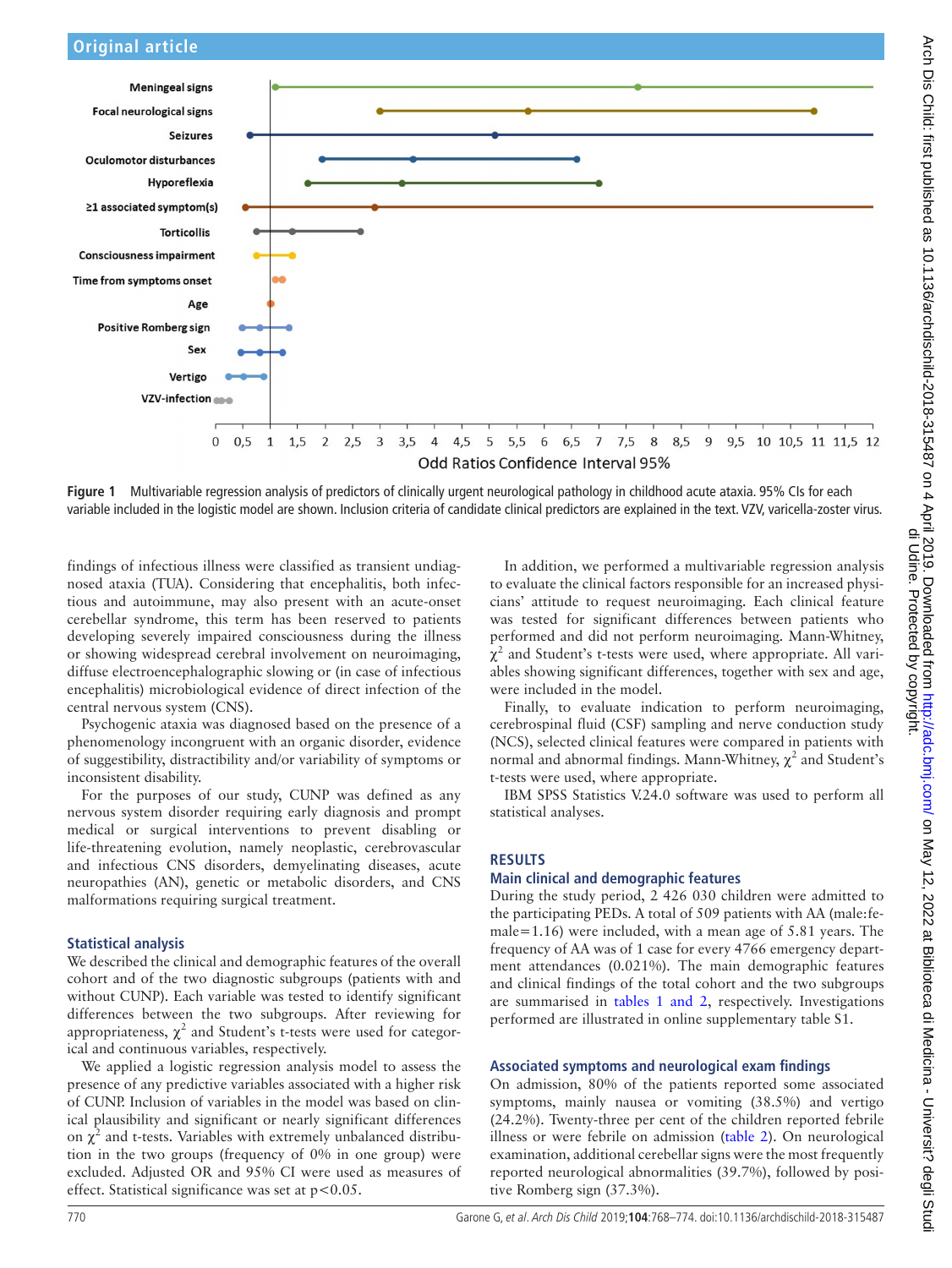

<span id="page-3-0"></span>**Figure 2** Comparative representation of distribution of the main causes of acute ataxia in the different cohorts reported in the literature. Due to the study design, only the frequency of disorders causing significant neuroimaging abnormalities was deducible from the study by Rudloe e*t al<sup>[6](#page-6-1)</sup>.* APCA, acute postinfectious cerebellar ataxia; CNS, central nervous system; OMA, opsoclonus-myoclonus-ataxia.

#### **Ataxia causes**

The most commonly identified cause of AA was APCA (33.6%) (online [supplementary figure S2A\),](https://dx.doi.org/10.1136/archdischild-2018-315487) mainly due to varicella-zoster virus (VZV) infection (49.7%; online [supplementary figure](https://dx.doi.org/10.1136/archdischild-2018-315487)  S2B, C). In the remaining cases, the triggering infection was isolated only in a minority of patients (29.1% of non-VZV-related APCA; online [supplementary figure S2B](https://dx.doi.org/10.1136/archdischild-2018-315487)). The second most common cause of AA was CNS tumours (57 cases, 11.2%).

Acute encephalitis was diagnosed in 30 children (5.9%), mostly infectious (23 cases), followed by autoimmune and paraneoplastic forms. ANs were found in 42 patients (8.3%).

Migraine-related disorders such as vestibular migraine and benign paroxysmal vertigo (BPV) were diagnosed in 46 patients (27 and 19 cases, respectively), representing the third most common group (9%). Psychogenic ataxia was recognised in 21 cases (4.1%), and 35 cases of acute intoxications due to drug overdose or substance abuse were found (online [supplementary](https://dx.doi.org/10.1136/archdischild-2018-315487)  [figure S4](https://dx.doi.org/10.1136/archdischild-2018-315487)). Other less frequently encountered causes were vestibular disorders (5.3%), demyelinating diseases (2.8%), genetic-metabolic disorders (1.4%) and CNS malformations (0.8%; online [supplementary figure S2A\)](https://dx.doi.org/10.1136/archdischild-2018-315487). Twenty-six patients (5.1%) were classified as TUA.

#### **Logistic regression model**

Based on the final diagnosis, 174 patients with CUNP were identified. Following comparison between patients with and without CUNP [\(tables](#page-1-0) 1–2), 14 variables were included in the model ([figure](#page-2-0) 1, online [supplementary table S2](https://dx.doi.org/10.1136/archdischild-2018-315487)).

Papilloedema, the only finding appearing exclusively in CUNP patients, was excluded from the logistic analysis. Meningeal and focal neurological signs were associated with a higher risk of CUNP adjusting for other variables, followed by hyporeflexia and ophthalmoplegia. The odds of an underlying CUNP were increased by 51% by each day from onset of ataxia. Conversely, a history of VZV infection and vertigo resulted in a lower risk of CUNP. Adjusting for other variables, neither seizures nor consciousness impairment was significantly associated with **CUNP** 

#### **Diagnostic investigations**

Neuroimaging was performed in 351 children (69%), with abnormal findings in 129. Neuroimaging was more frequently requested in patients with other cerebellar signs, oculomotor deficits, nystagmus, focal signs, papilloedema and longer duration of symptoms (online [supplementary table S3A\)](https://dx.doi.org/10.1136/archdischild-2018-315487), and less frequently performed in patients with history of VZV infection. Even when adjusting for other variables, the stronger predictors of neuroimaging use were the presence of other cerebellar signs, ophthalmoplegia and focal neurological signs. In addition to a history of varicella, longer duration of evolution of symptoms was also associated with a lower probability of being investigated with neuroimaging (online [supplementary table S3B\)](https://dx.doi.org/10.1136/archdischild-2018-315487).

Among patients undergoing neuroimaging, abnormal results were significantly more frequent in patients with focal neurological signs, torticollis, consciousness impairment, papilloedema and ophthalmoplegia (p<0.03; online [supplementary table S4\)](https://dx.doi.org/10.1136/archdischild-2018-315487). Conversely, they were less frequent in patients with varicella, vertigo or fever ( $p < 0.02$ ). Patients with abnormal neuroimaging showed longer time from symptom onset  $(p<0.001)$ .

NCS was performed in 42 children; alterations were more common in children with hyporeflexia (p<0.001; online [supplementary table S5\)](https://dx.doi.org/10.1136/archdischild-2018-315487). CSF samples, collected in 109 patients (21.4%), were significantly more frequently altered in children with hyporeflexia ( $p=0.003$ ) and in those with focal neurological signs (p=0.015; online [supplementary table S6](https://dx.doi.org/10.1136/archdischild-2018-315487)). Conversely,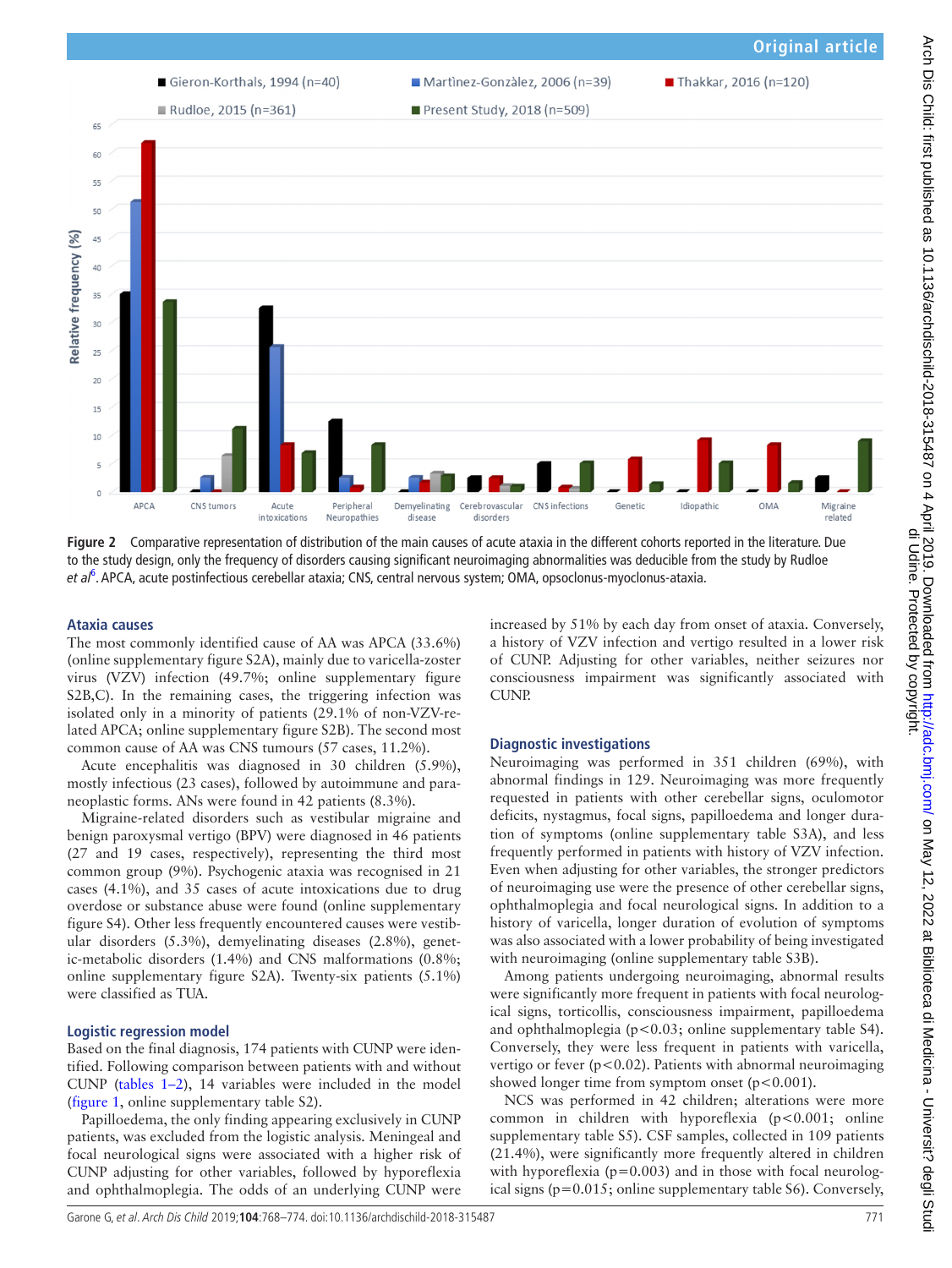

<span id="page-4-0"></span>**Figure 3** Flow-chart for the diagnostic evaluation of the acutely ataxic child. Signs and symptoms significantly associated with a higher risk of CUNP in our model are marked in red. †Raised ICP signs: papilledema, ophthalmoplegia, mydriasis, vomiting without nausea. ‡The cut-off of 3 days is indicated basing on the risk stratification model proposed by Rudloe *et al.*<sup>[6](#page-6-1)</sup> ΔEvidence of suggestibility, distractibility and/or variability of symptoms or inconsistent disability. aAB, autoantibodies; AMS, altered mental status; AN, acute neuropathy; AOM, acute otitis media; APCA, acute post-infectious cerebellar ataxia; BE, Bickerstaff encephalitis; CSF, cerebrospinal fluid; CN, cranial nerve; GBS, Guillain Barré Syndrome; ICP, intracranial pressure; LP, lumbar puncture; MFS, Miller Fisher syndrome; NCS, nerve conduction study; OMAS, opsoclonus-myoclonus-ataxia syndrome; ORL, otorhinolaryngology; TUA, transient undiagnosed ataxia.

the presence of other cerebellar signs was associated with a lower frequency of CSF alterations (p=0.002).

#### **Discussion AA epidemiology**

Few data exist about the real incidence and prevalence of AA in childhood.[4](#page-5-2) Our study represents the first, large multicentre study on AA conducted in a paediatric emergency setting, showing a frequency of 0.02% of all emergency department attendances, similar to previous PED-based studies.<sup>[5 6](#page-5-1)</sup> [Figure](#page-3-0) 2 shows the differences in frequency of the main causes of AA between our cohort and those previously reported.

APCA was the most frequent aetiology encountered. As previously described in the Italian milieu,  $\frac{10}{10}$  VZV is the predominantly involved infectious agent, probably because of the still poor, fluctuating and heterogeneous vaccination coverage all over the country (online supplementary figure  $S3<sup>11</sup>$ ). Given that the spread of VZV vaccination is expected to diminish the incidence of VZV complications (including  $APCA<sup>12</sup>$ ), the diagnostic approach to AA should be re-evaluated in light of an evolving immunisation context, as already suggested in the USA. $<sup>6</sup>$ </sup>

Probably, the inclusion of children with up to 30 days of symptom evolution explains the relatively high frequency of CNS tumours and the low frequency of acute intoxications, compared with previous reports<sup> $5-8$ </sup> [\(figure](#page-3-0) 2). Of note, almost one-third of acute intoxications were due to substance abuse, suggesting that it should always be suspected in otherwise unexplained AA, even in a paediatric setting.

In our cohort, we noted a high occurrence of vestibular migraine and BPV, almost absent in the previous studies. $5-8$  The relationship between these two entities is yet unclear,  $\frac{13}{13}$  but they may be an increasingly recognised cause of AA in the future. Also AN was frequently encountered in our series (8.3%), with 36 cases of Guillain-Barré syndrome, suggesting that AA is a common presentation of this condition in children.

Noteworthy, a definite aetiology was not identified in a considerable proportion of patients with transient symptoms. The frequency of undiagnosed cases was highly variable in the previous studies, ranging from 9.2% to apparently no cases $578$ The lack of undiagnosed cases in the smaller cohorts is largely imputable to chance. In addition, other factors probably play a role, such as the study setting (the higher the care level, the higher the proportion of undiagnosed patients due to the selection of rare causes) or the criteria applied for clinical diagnosis of several entities, namely APCA or psychogenic disorders (the stricter the criteria, the larger the number of unexplained cases).

## **Risk factors for urgent conditions**

The second aim of our study was to determine the clinical features predictive of an underlying pathology requiring early intervention. Given its self-limiting evolution and good outcome, APCA was not considered as a CUNP. According to our model, children with a recent history of varicella or vertigo can be allocated to a low-risk category, these two features, respectively, pointing to VZV-related APCA and vestibular dysfunction. As expected, the presence of focal or meningeal signs, hyporeflexia and ophthalmoplegia is strongly suggestive of CUNP. A longer duration of symptoms before PED evaluation emerged as a significant risk factor for CUNP, accordingly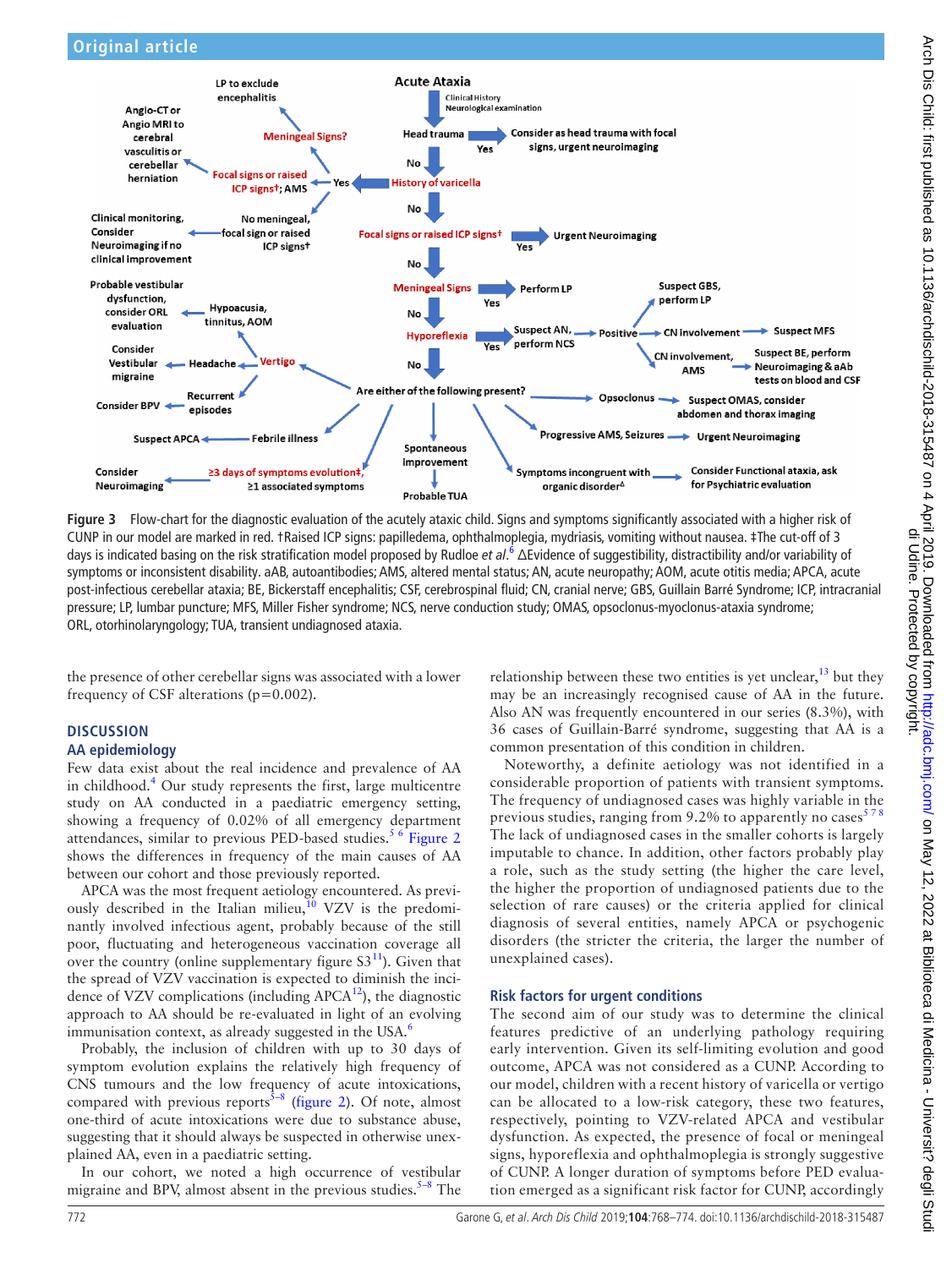with the risk stratification model proposed by Rudloe *et al*[6](#page-6-1) for identifying patients with intracranial pathology. This is probably explained by the insidious onset of some severe ataxia causes, such as brain tumours, showing how the emergency health service often intercepts patients with subacute and severe pathologies that require a high level of suspicion to avoid misdiagnosis. As cited above, papilloedema, a clear indication for neuroimaging, was not included in our model. Interestingly, extremely concerning findings such as consciousness impairment and seizures, despite their positive association with CUNP, did not reach significance. Several reasons can explain this finding. First, CUNP (although it is of interest for emergency physicians) is a broad and heterogeneous category, only defined by the urgent characteristics. Many urgent conditions presenting with ataxia do not cause consciousness impairment (eg, AN, posterior fossa tumours), and many non-urgent conditions (eg, migraine or functional disorders) may present with (or may mimic) an altered mental status. This weakens the association between consciousness impairment and CUNP. With regard to seizures, they are an infrequent event in patients with ataxia, its frequency probably being insufficient to reach significance in the multiple regression analysis. With the aim of a real-life application of our findings, we suggest that any child with a symptom or sign with an OR >1 should be appropriately investigated. On this basis, we developed a flow chart of a diagnostic approach to evaluating a child with AA ([figure](#page-4-0) 3).

### **Diagnostic investigations in a child with ataxia**

As expected, neuroimaging alterations are significantly more frequently found in patients with signs of CNS involvement (focal neurological signs, consciousness impairment, papilloedema, ophthalmoplegia, head tilt), but also in patients with longer evolution of symptoms. Noteworthy, most patients without CUNP underwent neuroimaging studies, configuring an overuse of diagnostic testing possibly exposing patients to unnecessary risks.<sup>14</sup> Hyporeflexia appears to be the most suggestive finding of AN.

## **Study limitations**

The present study suffers from some limitations, mostly related to its retrospective nature. First, the accuracy of data is dependent on the physician's experience. In our study, neurological evaluation was performed by emergency physicians, who are not expected to be experienced in neurological assessment. Although neurologist consultation was requested in many cases (65.6%), the robustness of clinical assessment could have been partially limited. In addition, some clinical information may have not been reported correctly on emergency department records. Other limitations are due to exposure to some selection biases. In fact, some AA cases could have been misdiagnosed, underestimating their prevalence. By contrast, given the tertiary nature of most participating centres, the frequency of AA could have been overestimated at this care level. Finally, the CUNP category has been designed aiming to help clinicians in identifying patients with urgent needs, which is a primary concern in an emergency setting. However, it is not informative about the risk of a specific underlying condition.

## **Conclusions**

Our study demonstrates that AA is an infrequent but concerning neurological emergency in childhood. The most frequent cause is APCA, but CUNPs account for over a third of the AA cases

encountered in the PED. Focal and meningeal signs, hyporeflexia and ophthalmoplegia, as well as longer duration of symptoms, are the most consistent 'red flags' of a severe underlying pathology. Other features with less robust association with CUNP, such as seizures or consciousness impairment, should be seriously taken into account during AA evaluation.

#### **Author affiliations**

<sup>1</sup>University Hospital Pediatric Department, Bambino Gesù Children's Hospital IRCCS, University of Rome Tor Vergata, Rome, Italy

<sup>2</sup> Pediatric Emergency Department, Bambino Gesù Children's Hospital, IRCCS, Rome, Italy

<sup>3</sup>National Centre for Epidemiology, Surveillance and Health Promotion, National Institute of Health, Rome, Italy

<sup>4</sup>Chair of Pediatrics, NESMOS Department, Faculty of Medicine and Psychology, Sapienza University of Rome, Sant'Andrea Hospital, Rome, Italy

<sup>5</sup>Department of Pediatric Emergency, Regina Margherita Pediatric Hospital, Turin, Italy <sup>6</sup>Child Neurology and Clinical Neurophysiology, Department of Woman and Child Health, University of Padua, Padova, Italy

<sup>7</sup>Department of Medical Sciences, Pediatric Section, University of Ferrara, Ferrara, Italy

<sup>8</sup> Pediatric Emergency Department, Giannina Gaslini Children's Hospital, Genoa, Italy <sup>9</sup> Pediatric Emergency Unit, Anna Meyer Children's Hospital, Florence, Italy

<sup>10</sup>Child Neurology Unit, University of Bologna, Bologna, Italy

<sup>11</sup> Department of Pediatrics, Fondazione Policlinico San Matteo IRCCS, University of Pavia, Pavia, Italy

 $12$ Clinical Pediatrics, Department of Molecular Medicine and Development, University of Siena, Siena, Italy

<sup>13</sup> Pediatric Emergency Unit, Department of Pediatrics, Child Neurology and Psychiatry, Sapienza University of Rome, Rome, Italy

<sup>14</sup>Unit of Pediatrics and Emergency Pediatrics, AOU Policlinico Vittorio Emanuele, Catania, Italy

<sup>15</sup>Department of Pediatrics, University of L'Aquila, L'Aquila, Italy

<sup>16</sup>Department of Pediatrics, Bambino Gesù Children's Hospital, IRCCS, Rome, Italy <sup>17</sup> Pediatric Emergency Department, Department of Woman's and Child Health, University of Padova, Padova, Italy

<sup>18</sup>Division of Neurology, Bambino Gesù Children's Hospital, IRCCS, Rome, Italy

**Acknowledgements** We are grateful to the Società Italiana di Neurologia Pediatrica (SINP) for intellectual support to the study as part of the initiatives promoted by the SINP Study Group on Neurological Emergencies.

**Contributors** UR and GG conceptualised and designed the study, coordinated and supervised the data collection, interpreted the data, drafted the initial manuscript, provided critical review and revision of the manuscript, and wrote the final manuscript. NV performed the statistical analysis, interpreted the data, contributed to conceptualising the study and participated in the design of the study, and reviewed and revised the initial manuscript. ARe and PP contributed to conceptualising the study and participated in the design of the study, interpreted the data, and reviewed and revised the initial manuscript. CB, AS, GB, LC, DMC, SS, SG, FM, RF, AV, EB, CV, LDD, RM, SMas, LM, TF, AR, CG, SMar, CDP, LP, AFU and RR contributed to conceptualising the study, collected the data, and reviewed and revised the initial manuscript. All authors approved the final manuscript as submitted and agree to be accountable for all aspects of the work.

**Funding** The authors have not declared a specific grant for this research from any funding agency in the public, commercial or not-for-profit sectors.

**Competing interests** None declared.

**Patient consent for publication** Not required.

**Ethics approval** The institutional ethics committee of each participating hospital approved the study protocol.

**Provenance and peer review** Not commissioned; externally peer reviewed.

#### **References**

- <span id="page-5-0"></span>1 Caffarelli M, Kimia AA, Torres AR. Acute ataxia in children: a review of the differential diagnosis and evaluation in the emergency department. [Pediatr Neurol](http://dx.doi.org/10.1016/j.pediatrneurol.2016.08.025) 2016;65:14–30.
- 2 Pavone P, Praticò AD, Pavone V, et al. Ataxia in children: early recognition and clinical evaluation. *[Ital J Pediatr](http://dx.doi.org/10.1186/s13052-016-0325-9)* 2017;43:6.
- 3 Whelan HT, Verma S, Guo Y, et al. Evaluation of the child with acute ataxia: a systematic review. [Pediatr Neurol](http://dx.doi.org/10.1016/j.pediatrneurol.2012.12.005) 2013;49:15-24.
- <span id="page-5-2"></span>4 Poretti A, Benson JE, Huisman TA, et al. Acute ataxia in children: approach to clinical presentation and role of additional investigations. [Neuropediatrics](http://dx.doi.org/10.1055/s-0032-1329909) 2013;44:127-41.
- <span id="page-5-1"></span>Martínez-González MJ, Martínez-González S, García-Ribes A, et al. Acute onset ataxia in infancy: its aetiology, treatment and follow-up]. Rev Neurol 2006;42:321–4.